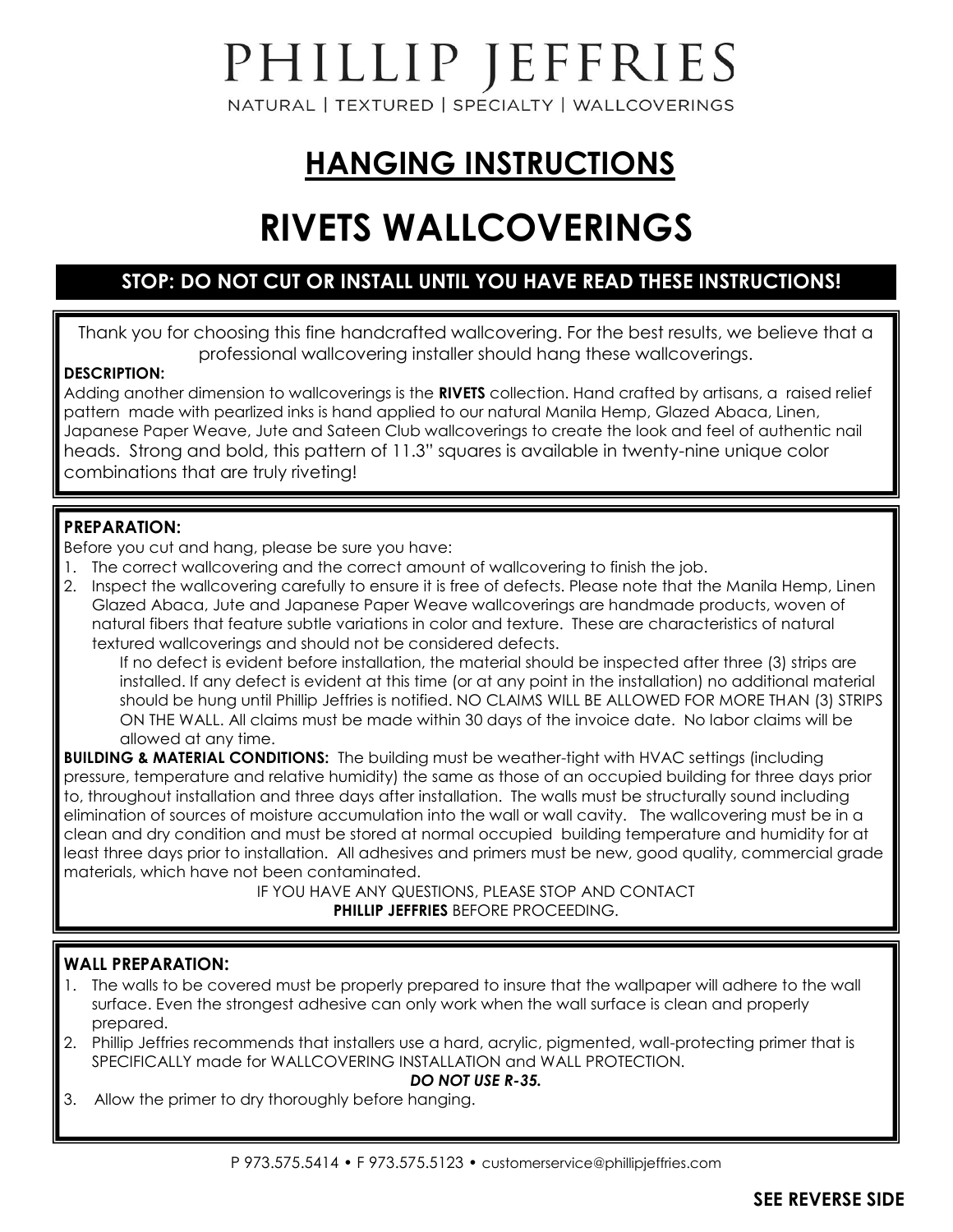# PHILLIP JEFFRIES

NATURAL | TEXTURED | SPECIALTY | WALLCOVERINGS

## **HANGING INSTRUCTIONS**

## **RIVETS WALLCOVERINGS**

#### **STOP: DO NOT CUT OR INSTALL UNTIL YOU HAVE READ THESE INSTRUCTIONS!**

#### **INSTALLATION**

#### **ADHESIVE**

- 1. We recommend a clear, pre-mixed vinyl adhesive.
- 2. Apply the paste to the back of the paper, which will become flexible and easy to hang. Allow the paste to become tacky prior to hanging (exact time will vary based on temperature, humidity, etc.)
- 3. Do not add excessive water to the paste as it may cause the backing paper to pull away from the front.
- 4. It is important to keep the face of the wallcovering free of adhesive and water.

#### **TRIMMING**

- 1. The edges are untrimmed and will require cutting a precision edge on your work table.
- 2. Trimmed width is 34"(86.3 cm.)
- 3. To create a perfect seam, have equal distance on both sides of selvage. Seam (see diagram) should be in the middle of the 2 vertical rows of "rivets". When seams are butted together, area between the 2 "rivets" should measure approximately 3/4" - 7/8" (1.9 - 2.22 cm.).
- 4. Trim edges with a VERY sharp razor blade. Change your blades often.

#### **MATCH**

- 1. Repeat is 11.33" (28.78 cm.)
- 2. To create a perfect seam, have equal distance on both sides of selvage. Trim line (see diagram) should be in the middle of the 2 vertical rows of "rivets".
- 3. Once precision edge is cut on both strips, seams should be butted together to create a straight match.
- 4. When seams are butted together, area between the 2 "rivets" should measure approximately 3/4" - 7/8".

#### **TIPS**

- 1. Use a firm bristle brush when hanging, so that you do not damage the face of the wallcovering. DO NOT use a plastic smoother.
- 2. DO NOT allow paste or excessive water to stain the front of the wallcovering. Both paste and excessive water will change the color of both the design and the wallcovering's natural texture on the face of the paper.
- 3. After cutting the strips from two bolts, take a few minutes to shade the strips from light to dark to insure the most even shading. The installer may reverse strips if they feel that it will produce the most even shading, especially when hanging darker colorations of the Manila Hemp grounds. Once you are satisfied with the shading from the first two bolts, cut and shade the balance of the rolls. IF REVERSING THE STRIPS, you must cut the strips equal in regards to pattern for a perfect match.
- 4. Paste, trim and hang one strip at a time.
- 5. When engineering the room, be sure to take into consideration the placement of the raised dots or "rivets" on architectural features such as inside and outside corners, soffits, etc., so to avoid the need to cut into the rivet. If necessary, rivets can be cut carefully with an extremely sharp scissor.
- 6. Gently use a seam roller if needed on SEAMS ONLY. DO NOT use seam roller on raised rivets as it will damage the surface of the wallcovering.
- 7. Consider using a light painters tape to cover the edges of previously installed strips, so that the paste coming out from the seams will not settle on the installed strips.
- 8. Subtle shading differences between strips tend to soften over time as the natural textured wallcoverings begins to oxidize.
- 9. Wallcovering may be cleaned using a damp cloth or soft brush attachment of a vacuum cleaner. Do not allow excessive water or rubbing to the face of the wallcovering, as it will change the color of both the natural ground and "rivet" color.

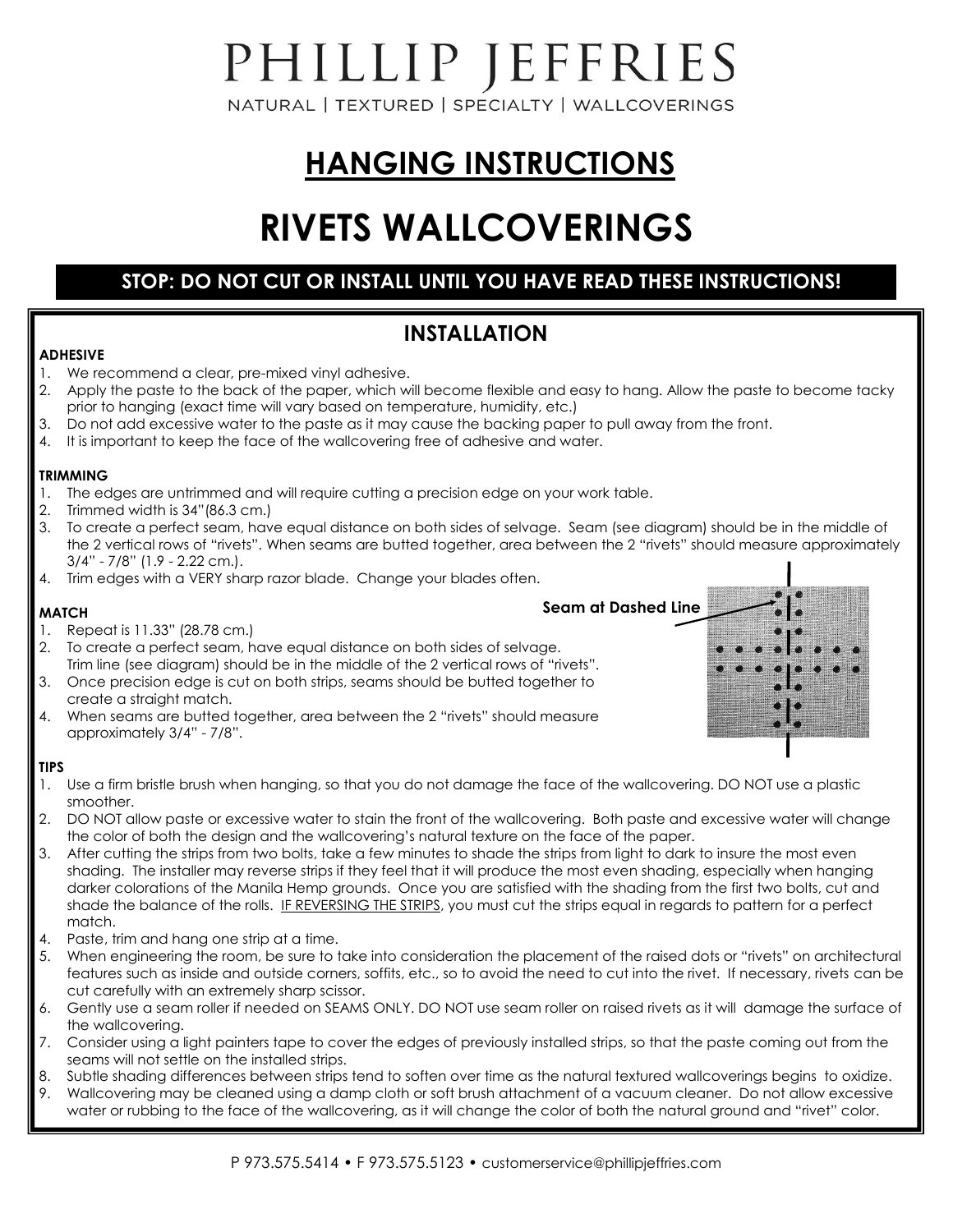## PHILLIP JEFFRIES **RIVETS WALLCOVERING**

ES

#### **¡NO CORTE O INSTALE HASTA QUE USTED LEA ESTAS INSTRUCCIONES!**

Para obtener unos resultados óptimos, recomendamos que sea un instalador profesional el que coloque estos revestimientos de pared. **PREPARACIÓN:** 

Antes de cortar y colocar, asegúrate de disponer de lo siguiente:

- 1. El revestimiento de paredes correcto y en la cantidad adecuada para finalizar el trabajo.
- 2. Inspecciona el revestimiento de paredes cuidadosamente para asegurarte de que esté libre de defectos: Si no se evidencia ningún defecto, conviene inspeccionarlo después de colocar tres (3) tiras. Si se evidencia algún defecto en este momento (o en cualquier punto de la instalación), no conviene colocar ningún material adicional hasta avisar a
	- Phillip Jeffries. NO SE ADMITIRÁ NINGUNA RECLAMACIÓN UNA VEZ INSTALADAS MÁS DE (3) TIRAS EN LA PARED. Las

reclamaciones deberán presentarse en el plazo de 30 días tras la fecha de la factura. No se permitirán reclamaciones por mano de obra en ningún momento.

**CONDICIONES DEL EDIFICIO Y DEL MATERIAL:** El edificio debe ser estanco (incluida presión, temperatura y humedad). Las paredes deben estar estructuralmente en buen estado y debe haberse eliminado cualquier fuente de humedad. El revestimiento de paredes debe estar limpio y seco y debe haberse almacenado en las condiciones normales de temperatura y humedad del edificio ocupado durante al menos 3 días antes de la instalación. Todos los adhesivos e imprimaciones deben ser nuevos, estar realizados en materiales de buena calidad comercial y exentos de contaminación.

#### **PREPARACIÓN DE LA PARED:**

- 1. Las paredes a revestir deben prepararse adecuadamente para garantizar que el revestimiento se adherirá. Incluso el adhesivo más potente solo puede funcionar cuando la superficie de la pared está limpia y convenientemente preparada.
- 2. Phillip Jeffries recomienda que los instaladores utilicen una imprimación protectora de pared dura, acrílica y pigmentada
- fabricada ESPECÍFICAMENTE para la INSTALACIÓN DE REVESTIMIENTOS DE PAREDES y la PROTECCIÓN DE PAREDES. **NO UTILICES R-35** 3. Deja que la imprimación se seque por completo antes de colocar el revestimiento.
	- ANTE CUALQUIER DUDA, PARA Y CONTACTA CON **PHILLIP JEFFRIES** ANTES DE CONTINUAR.

#### **ADHESIVO**

- 1. Recomendamos un adhesivo de vinilo premezclado y transparente.
- 2. Aplica la cola al reverso del papel; esto lo volverá flexible y fácil de colocar. Deja que la cola alcance toda su capacidad adhesiva antes de pegar el papel (el tiempo exacto variará según las condiciones de temperatura, humedad, etc.)
- 3. No añadas excesiva agua a la cola; de hacerlo, el papel de soporte podría separarse de la cara vista.
- 4. Es importante mantener libre de adhesivo y agua la cara vista del revestimiento de paredes.

#### **RECORTE**

- 1. Los bordes no están recortados, lo que requiere que cortes un borde de precisión en tu mesa de trabajo.
- 2. El ancho recortado es 86,3 cm (34").
- 3. Para crear una junta perfecta, mantén la misma distancia en ambos lados del orillo. La junta (véase el diagrama) debe estar en el centro de las dos hileras verticales de «remaches». Cuando las juntas se unen hasta el tope, el área entre los dos 2 «remaches» debe medir aproximadamente 1,9 - 2,22 cm (3/4" - 7/8").
- 4. Recorta los bordes con una cuchilla MUY afilada. Cambia las cuchillas con frecuencia.

#### **CASADO**

- 1. La repetición es de 28,78 cm (11,33").
- 2. Para crear una junta perfecta, mantén la misma distancia en ambos lados del orillo. La línea de corte (véase el diagrama) debe estar en el centro de las dos hileras verticales de «remaches».
- 3. Después de cortar el borde de precisión en ambas tiras, las juntas se deben unir a tope para crear un casado recto.
- 4. Cuando las juntas se unen hasta el tope, el área entre los dos 2 «remaches» debe ser de aproximadamente 1,9 2,22 cm (3/4" 7/8"). **CONSEJOS**
- 1. Utiliza una brocha de cerdas firmes en la colocación para no dañar la cara vista del revestimiento. NO utilices un alisador de plástico.
- 2. NO dejes que la cola o un exceso de agua manchen la cara vista del revestimiento. Tanto la cola como un exceso de agua cambiarán el color del diseño y la textura natural del revestimiento en la cara vista del papel.
- 3. Tras cortar las tiras de dos rollos, dedica unos minutos a casar el tono de las tiras de claro a oscuro para garantizar la mayor uniformidad tonal posible. El instalador puede invertir las tiras si considera que al hacerlo obtiene un tono más uniforme, especialmente al colocar tonos más oscuros del revestimiento Manila Hemp. Una vez satisfecho con el sombreado de los dos primeros rollos, corta y casa los restantes. SI ESTÁS INVIRTIENDO LAS TIRAS, las tiras que cortes deben tener el mismo diseño para lograr un casado perfecto.
- 4. Pega, recorta y coloca una tira cada vez.
- 5. Al diseñar la habitación, no olvides tener en cuenta el lugar de los puntos levantados o "remaches" de elementos arquitectónicos, tales como esquinas interiores y exteriores, sofitos, etc., para no tener que cortar en el remache. Si fuera necesario, se puede cortar los remaches con unas tijeras muy afiladas.
- 6. Utiliza un rodillo de juntas si es necesario, pero SOLO EN LAS JUNTAS. NO utilices un rodillo de juntas sobre los remaches alzados, pues dañarías la superficie del revestimiento.
- 7. Considera utilizar cinta de pintor para cubrir los bordes de las tiras ya instaladas, de modo que la cola que salga por los bordes no se deposite sobre ellas.
- 8. Cualquier sutil diferencia de tono entre tiras tiende a suavizarse con el tiempo a medida que el revestimiento de paredes natural texturizado comienza a oxidarse.
- 9. El revestimiento puede limpiarse utilizando un paño húmedo o el accesorio de brocha suave de la aspiradora. No puede haber exceso de agua ni debe frotarse la cara vista del revestimiento de paredes, ya que cambiarán el color tanto de la base natural como del «remache».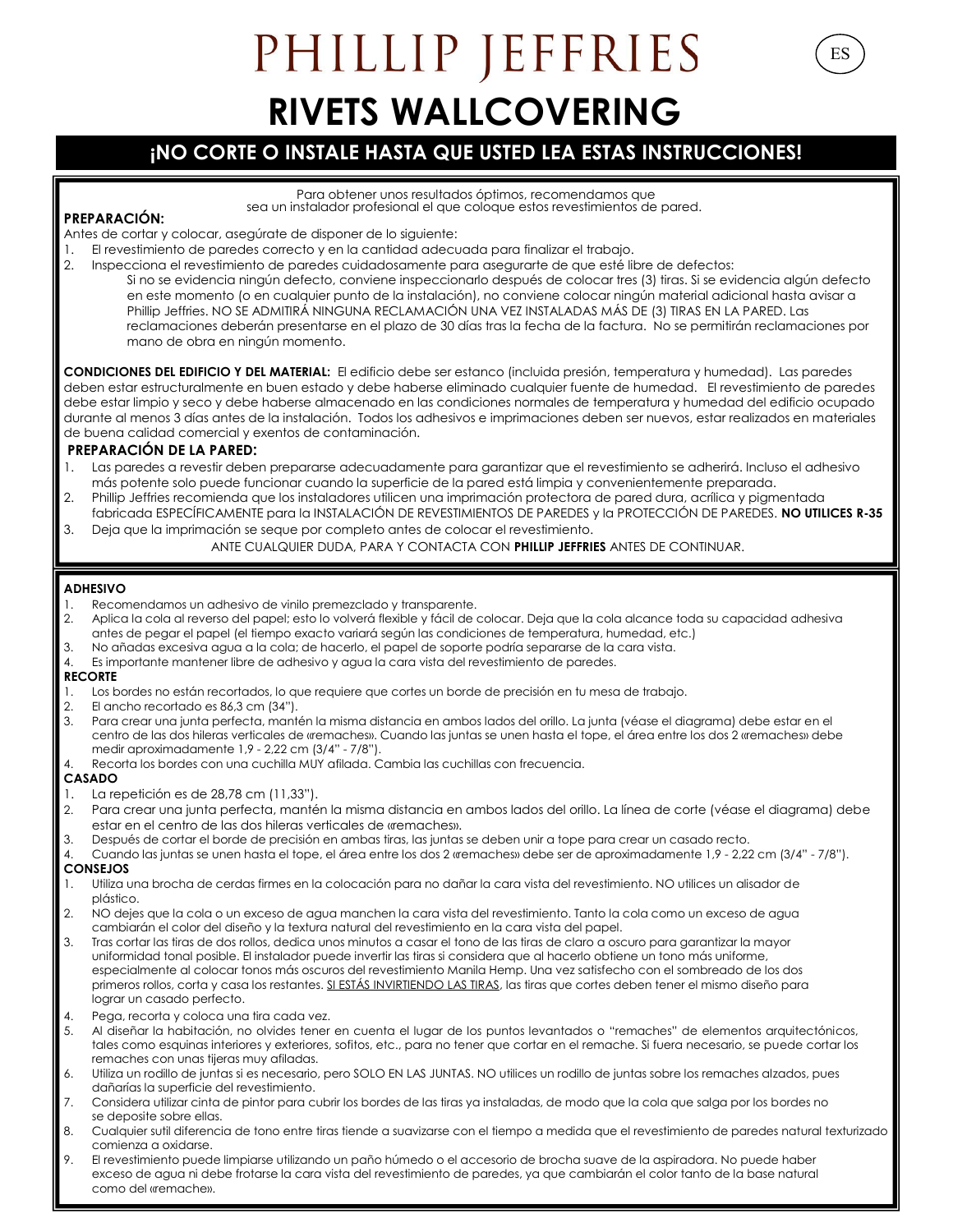# PHILLIP JEFFRIES

FR

## **RIVETS WALLCOVERING**

#### **ARRÊT : NE COUPEZ PAS OU L'INSTALLER AVANT D'AVOIR LU CES INSTRUCTIONS !**

Pour obtenir un résultat optimal, nous vous conseillons de faire appel à un tapissier pour poser ces revêtements muraux.

#### **PRÉPARATION :**

Avant de procéder à la découpe et à la pose, veillez à :

- 1. Vérifier que vous avez reçu le bon modèle de revêtement mural et le bon nombre de lés afin de pouvoir couvrir toute la surface prévue.
- 2. Examiner attentivement le revêtement mural pour vous assurer qu'il ne présente aucun défaut.
	- Si vous ne constatez aucun défaut apparent, examinez le matériau après avoir installé trois (3) lés. Si vous constatez un quelconque défaut à ce moment-là (ou pendant l'installation), ne posez aucun autre matériau tant que la société Phillip Jeffries n'a pas été prévenue. AUCUNE RÉCLAMATION NE SERA PRISE EN CONSIDÉRATION AU-DELÀ DE 3 LÉS POSÉS SUR LE MUR. Toute réclamation doit être adressée dans les 30 jours suivant la date de facturation. EN AUCUN CAS LES RÉCLAMATIONS NE POURRONT PORTER SUR LA MAIN-D'ŒUVRE.

**ÉTAT DU BÂTIMENT ET DU MATÉRIAU :** Le bâtiment doit être étanche aux intempéries (y compris à la pression, à la température et à l'humidité). Les murs doivent être sains et ne comporter aucune source d'humidité. Le revêtement mural doit être propre et sec, et être stocké dans les conditions normales de température et d'humidité du bâtiment occupé pendant au moins 3 jours avant l'installation. Les colles et apprêts doivent être des matériaux neufs, de qualité, de qualité commerciale, exempts de toute contamination.

#### **PRÉPARATION DU MUR :**

- 1. Les murs à recouvrir doivent être préparés correctement pour garantir l'adhérence du papier peint. La colle la plus performante ne pourra être efficace que si la surface du mur est propre et qu'elle a été préparée correctement.
- 2. Phillip Jeffries recommande aux tapissiers d'utiliser un apprêt de protection rigide, acrylique, pigmenté, SPÉCIFIQUEMENT conçu pour l'INSTALLATION DE REVÊTEMENT MURAL et pour la PROTECTION DES MURS. **N'UTILISEZ PAS DE R-35**
- 3. Laissez l'apprêt sécher complètement avant la pose.

#### POUR TOUTE QUESTION, N'HÉSITEZ PAS À INTERROMPRE VOTRE TRAVAIL ET À CONTACTER **PHILLIP JEFFRIES** AVANT DE POURSUIVRE.

#### **COLLE**

- 1. Nous vous conseillons d'utiliser une colle vinyle transparente pré-mélangée.<br>2. Appliquez la colle au dos du papier, qui devient alors flexible et facile à pos
- 2. Appliquez la colle au dos du papier, qui devient alors flexible et facile à poser. Attendez que la colle soit gluante pour poser le papier (le temps varie en fonction de la température, de l'humidité ambiante, etc.)
- 3. N'ajoutez pas trop d'eau à la colle, le papier support risquerait de se détacher de la face du revêtement.
- 4. Il est important de veiller à ne pas mettre de colle ni d'eau sur la face du revêtement mural.

#### **DÉCOUPAGE**

- 1. Les bords n'étant pas découpés, vous devrez couper des bords bien définis sur votre table à tapisser.
- 2. La largeur de découpe est de 86,3 cm.
- 3. Pour créer un raccord parfait, la distance de chaque côté de la lisière doit être la même. Le raccord (voir schéma) doit se situer au milieu des deux rangées verticales de « rivets ». Lorsque les bords sont joints bout à bout, la zone entre les deux « rivets » doit mesurer entre 1,9 et 2,22 cm.
- 4. Découpez les bords avec une lame de cutter TRÈS coupante. Changez les lames régulièrement.

#### **FINI**

- 1. Le motif mesure 28,78 cm.
- 2. Pour créer un raccord parfait, la distance de chaque côté de la lisière doit être la même. La ligne de découpage (voir schéma) doit se situer au milieu des deux rangées verticales de « rivets ».
- 3. Une fois les bords coupés et bien définis sur les deux lés, les raccords doivent être joints bout à bout pour obtenir un raccord parfait.
- 4. Lorsque les bords sont joints bout à bout, la zone entre les deux « rivets » doit mesurer entre 1,9 et 2,22 cm.

#### **CONSEILS**

- 1. Utilisez une brosse dure en soies pour la pose afin de ne pas endommager la face du revêtement mural. N'utilisez PAS de spatule en plastique.
- 2. Veillez à NE PAS tacher la face du revêtement mural avec de la colle ou un excédent d'eau. L'application de colle et d'un excédent d'eau modifierait la couleur du motif et la texture naturelle du revêtement mural sur la face du papier.
- 3. Après avoir coupé les lés de deux rouleaux, prenez quelques minutes pour les agencer du plus clair au plus sombre afin de garantir l'uniformité de la nuance. Les tapissiers peuvent tourner les lés s'ils estiment que cela produira une nuance plus uniforme, notamment pour la pose de tons plus foncés des supports Manila Hemp. Lorsque vous êtes satisfait(e) de la nuance des deux premiers rouleaux, coupez et agencez les rouleaux afin d'équilibrer la nuance. SI VOUS TOURNEZ LES LÉS, vous devez les couper de la même manière par rapport au motif afin d'obtenir un fini parfait.
- 4. Collez, coupez et posez un lé à la fois.
- 5. Lors de la conception de la pièce, veillez à tenir compte du positionnement des points en relief ou « rivets » sur les éléments d'architecture tels que les angles intérieurs et extérieurs, les soffites, etc. afin d'éviter de devoir découper dans le rivet. Au besoin, les rivets peuvent être découpés soigneusement avec des ciseaux très aiguisés.
- 6. Vous pouvez appliquer doucement un rouleau à maroufler si nécessaire, sur les RACCORDS UNIQUEMENT. NE passez PAS le rouleau à maroufler sur les rivets bombés, car cela aurait pour effet d'endommager la surface du revêtement mural.
- 7. Vous pouvez utiliser un ruban de masquage pour couvrir les bords des lés déjà installés, afin que la colle qui déborde des raccords ne déborde pas sur ces derniers.
- 8. Les différences de nuance subtiles entre les lés tendent à s'estomper avec le temps, lorsque la texture naturelle des revêtements muraux commence à s'oxyder.
- 9. Vous pouvez nettoyer le revêtement mural à l'aide d'un chiffon humide ou de la brosse douce d'un aspirateur. Veillez à ne pas appliquer trop d'eau ni trop frotter sur la face du revêtement mural, cela changerait la couleur du support naturel et du « rivet ».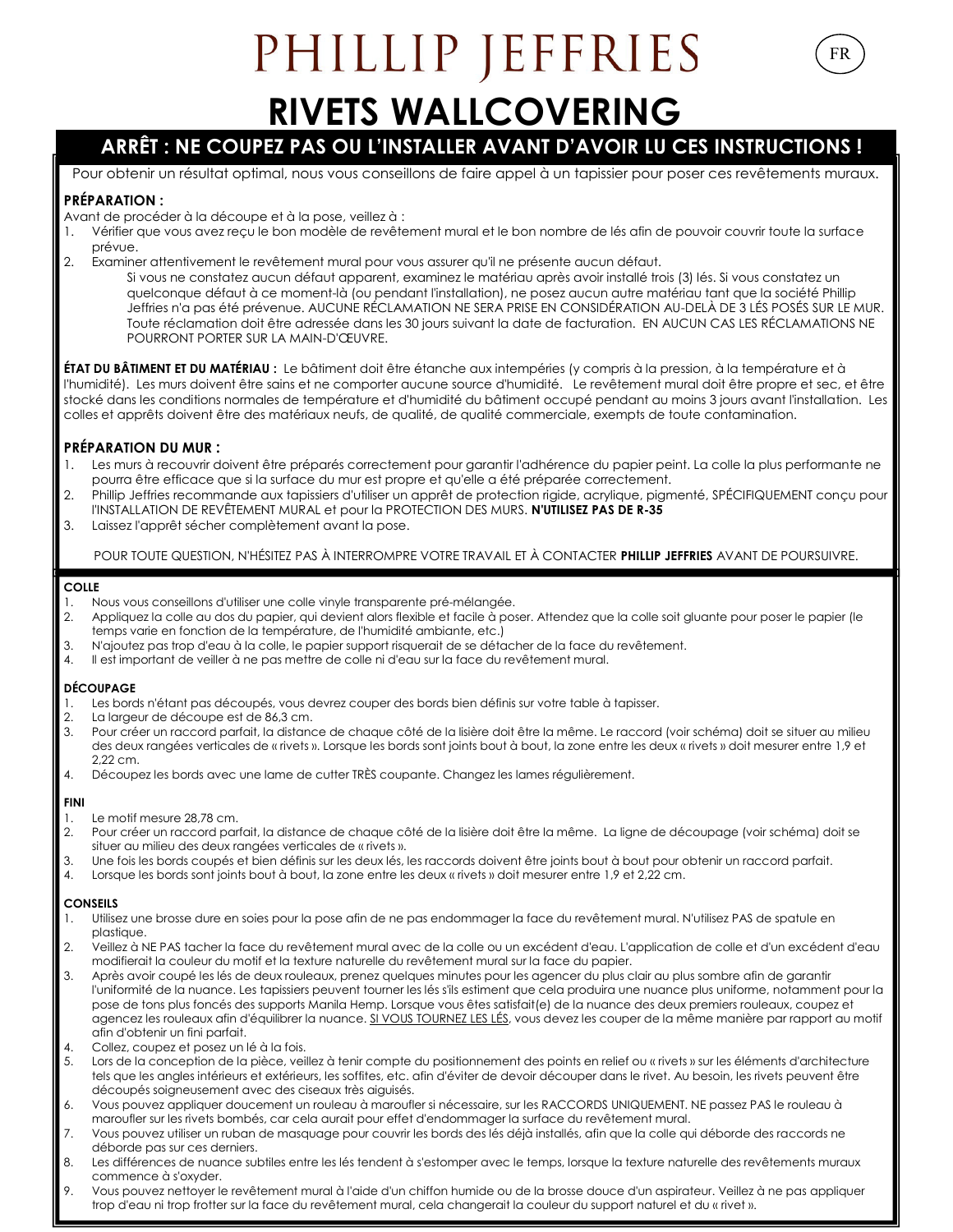## PHILLIP JEFFRIES **RIVETS WALLCOVERING**

DE

#### **STOPP: NICHT SCHNEIDEN ODER INSTALLIEREN, BIS SIE DIESE ANLEITUNG LESEN!**

Wir sind der Meinung, dass ein professioneller Tapezierer für die besten Ergebnisse diese Tapeten tapezieren sollte.

#### **VORBEREITUNG:**

Stellen Sie sicher, dass vor dem Schneiden und Tapezieren Folgendes vorhanden ist:

1. Die richtige Tapete und die richtige Menge Tapete, um die Arbeit beenden zu können.<br>2. Die enrüfen Sie die Tapete genau um sicherzugehen, dass diese keine Mängel aufweist

2. Überprüfen Sie die Tapete genau, um sicherzugehen, dass diese keine Mängel aufweist: Wenn keine offensichtlichen Mängel vorliegen, sollte das Material überprüft werden, sobald drei Streifen tapeziert wurden. Wenn zu diesem Zeitpunkt (oder jedem anderen Zeitpunkt während des Tapezierens) Mängel erkennbar sind, sollten weitere Bahnen erst angebracht werden, nachdem Phillip Jeffries benachrichtigt wurde. ES BESTEHEN KEINE ANSPRÜCHE, WENN MEHR ALS DREI BAHNEN TAPEZIERT WURDEN. Alle Ansprüche müssen innerhalb von 30 Tagen ab Rechnungsdatum geltend gemacht werden. Ansprüche für aufgewendete Arbeitszeit sind zu keinem Zeitpunkt zulässig.

**GEBÄUDE- UND MATERIALZUSTAND:** Das Gebäude muss wetterfest sein (einschließlich Druck, Temperatur und Feuchtigkeit). Die Wände müssen baulich solide sein, dazu gehört die Beseitigung von Feuchtigkeitsquellen. Die Tapete muss sauber und trocken sein und muss mindestens drei Tage vor dem Tapezieren bei der Temperatur und Feuchtigkeit, die normalerweise in einem bewohnten Gebäude herrscht, gelagert werden. Alle Kleister und Grundierungen müssen neu, von guter Qualität und handelsüblicher Qualität sein und dürfen nicht verunreinigt sein.

#### **VORBEREITUNG DER WAND**:

- 1. Die zu tapezierenden Wände müssen ordnungsgemäß vorbereitet sein, um sicherzustellen, dass die Tapete haftet. Selbst der stärkste Kleister kann nur wirken, wenn die Wandfläche sauber und ordnungsgemäß vorbereitet ist.
- 2. Phillip Jeffries empfiehlt, dass der Tapezierer eine harte, pigmentierte, wandschützende Acrylgrundierung verwendet, die SPEZIELL für TAPZIEREN und WANDSCHUTZ hergestellt wurde. **VERWENDEN SIE KEIN R-35**
- 3. Lassen Sie die Grundierung vor dem Tapezieren gründlich trocknen.

UNTERBRECHEN SIE BEI FRAGEN DIE ARBEIT UND KONTAKTIEREN SIE **PHILLIP JEFFRIES** BEVOR SIE FORTFAHREN.

#### **KLEISTER**

- 1. Wir empfehlen einen durchsichtigen, vorgemischten Vinylkleber.<br>2. Dragen Sie den Kleister auf die Rückseite der Tapete auf, die dad
- 2. Tragen Sie den Kleister auf die Rückseite der Tapete auf, die dadurch flexibel und leicht tapezierbar wird. Warten Sie mit dem Anbringen, bis der Kleister auf der Tapete klebrig wird (die dafür notwendige Zeit ist von Temperatur, Feuchtigkeit usw. abhängig).
- 3. Achten Sie darauf, dem Kleister nicht zu viel Wasser beizumengen, da dies dazu führen kann, dass sich das Trägerpapier von der Vorderseite löst.
- 4. Es ist sehr wichtig, dass sich auf der Vorderseite der Tapete weder Kleister noch Wasser befinden.

#### **ZUSCHNITT**

- 1. Da die Kanten nicht zugeschnitten sind, ist ein präziser Zuschnitt auf Ihrem Tapeziertisch erforderlich.
- 2. Die zugeschnittene Breite beträgt 86,3 cm.
- 3. Halten Sie einen gleichmäßigen Abstand zu beiden Seiten der Webkante ein, um eine perfekte Naht zu erzielen. Die Naht (siehe Abbildung) sollte sich in der Mitte der zwei vertikalen Nietreihen befinden. Wenn die Nähte konifiziert sind, sollte die Abmessung des Bereichs zwischen zwei Nieten ca. 1,9–2,22 cm betragen.
- 4. Schneiden Sie die Kanten mit einer SEHR scharfen Rasierklinge zu. Wechseln Sie die Klingen häufig.

#### **ANPASSEN**

- 1. Der Rapport ist 28,78 cm.
- 2. Halten Sie einen gleichmäßigen Abstand zu beiden Seiten der Webkante ein, um eine perfekte Naht zu erzielen. Die Zuschnittslinie (siehe Abbildung) sollte sich in der Mitte der zwei vertikalen Nietreihen befinden.
- 3. Konifizieren Sie nach dem Schneiden der Präzisionskante die Kanten auf beiden Bahnen, um einen geraden Ansatz zu erzielen.
- 4. Wenn die Nähte konifiziert sind, sollte die Abmessung des Bereichs zwischen zwei Nieten ca. 1,9–2,22 cm betragen.

#### **TIPPS**

- 1. Beim Aufbringen der Tape einen festen Borstenpinsel verwenden, damit die Vorderseite der Tapete nicht beschädigt wird. Verwenden Sie KEINE Kunststoff-Rakel.
- 2. Achten Sie darauf, dass weder Kleister noch zu viel Wasser die Vorderseite der Tapete verschmutzen. Sowohl der Kleister als auch zu viel Wasser verändern die Farbe des Musters und die natürliche Struktur auf der Vorderseite der Tapete.
- 3. Nehmen Sie sich nach Zuschnitt der Bahnen von zwei Rollen ein paar Minuten Zeit, um die Bahnen von heller nach dunkler Schattierung zu ordnen und somit für eine gleichmäßige Schattierung zu sorgen. Der Tapezierer kann Bahnen stürzen, wenn er der Ansicht ist, dass dies zu einer gleichmäßigeren Schattierung führt, das gilt besonders beim Anbringen der dunkleren Färbungen der Manila Hemp-Unterlagen. Schneiden Sie die Bahnen zu und stimmen Sie die Schattierung ab, sobald Sie mit der Schattierung der ersten beiden Rollen zufrieden sind. WENN SIE DIE BAHNEN STÜRZEN, müssen Sie die Bahnen identisch zuschneiden, damit das Muster perfekt übereinstimmt.
- 4. Jede Bahn einzeln leimen, zuschneiden und anbringen.
- 5. Beachten Sie bei der Raumplanung die Anordnung der erhöhten Punkte oder "Niete" architektonischer Elemente, also zum Beispiel Innenund Außenecken, Laibungen usw., um keine Niete einschneiden zu müssen. Niete können bei Bedarf vorsichtig mit einer sehr scharfen Schere geschnitten werden.
- 6. Verwenden Sie bei Bedarf NUR AN DEN NÄHTEN vorsichtig einen Nahtroller. Verwenden Sie bei erhöhten Nieten KEINEN Nahtroller, da dies die Vorderseite der Tapete beschädigt.
- 7. Verwenden Sie einen leichten Maler-Krepp, um die Kanten der zuvor angebrachten Bahnen abzudecken, sodass eventuell aus den Nahtstellen austretender Kleister sich nicht auf den Bahnen absetzt.
- 8. Geringe Schattierungsunterschiede zwischen den Bahnen werden normalerweise mit der Zeit schwächer, da die natürlich strukturierte Tapete zu oxidieren beginnt.
- 9. Die Tapete kann mit einem feuchten Tuch oder dem weichen Bürstenaufsatz eines Staubsaugers gereinigt werden. Vermeiden Sie zu viel Wasser oder Reiben der Vorderseite der Tapete, da dadurch die Farbe sowohl der natürlichen Unterlage als auch die Nietfarbe verändert wird.